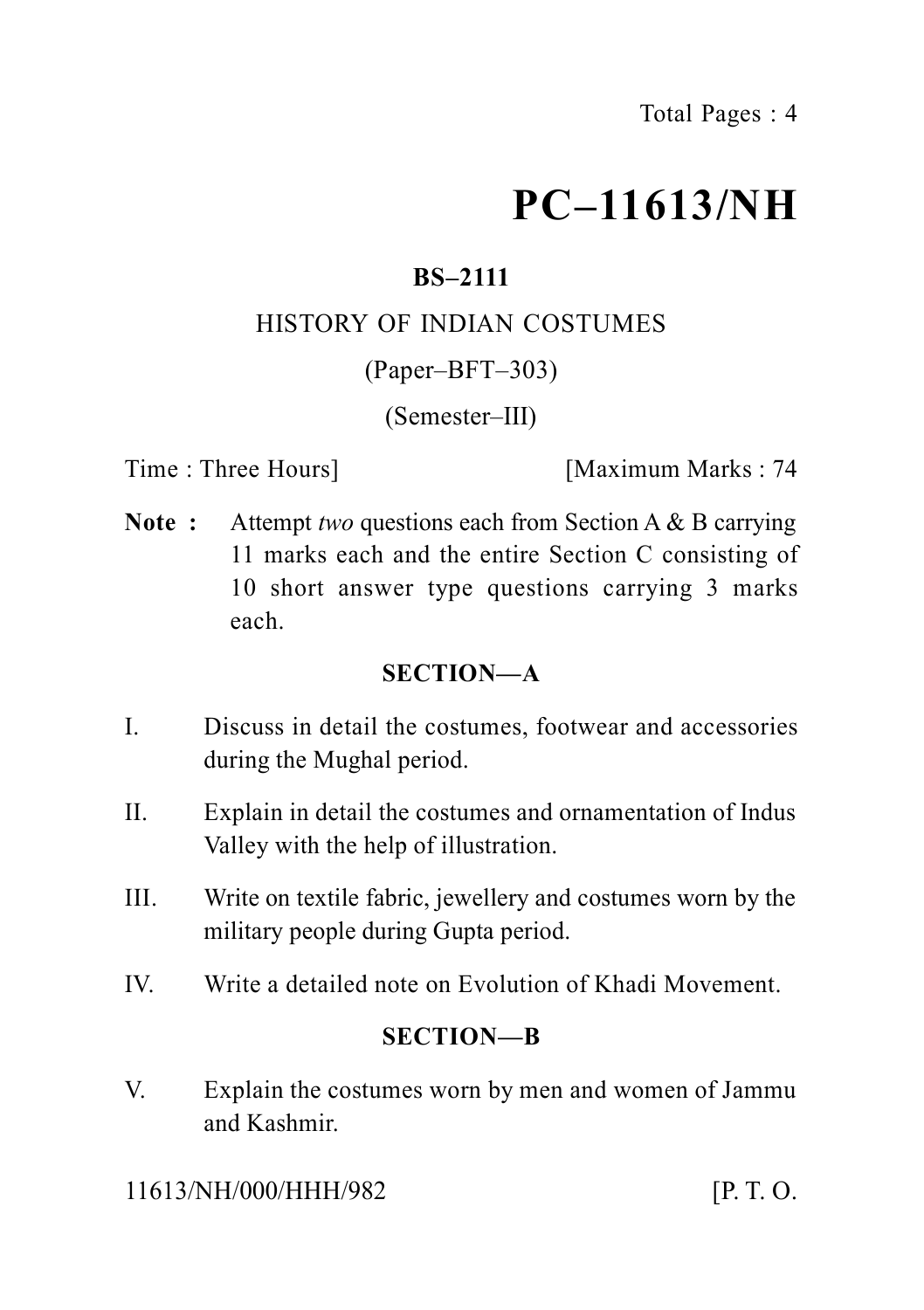- VI. Explain the costumes worn by women in folk dance of Haryana and Rajasthan.
- VII. Illustrate and explain various garments worn by men and women of Assam.
- VIII. Discuss the male and female costumes of Kerala in detail.

# **SECTION—C**

# **(Compulsory Question)**

- IX. Write short notes on the following :
	- 1. Hair styles of Indus valley people.
	- 2. Veshti.
	- 3. Headgears of Punjab.
	- 4. Textiles during Mughal period.
	- 5. Serpench.
	- 6. Jama.
	- 7. Nimtana.
	- 8. Footwear of Mughal period.
	- 9. Karnika.
	- 10. Illustration of male costumes of west.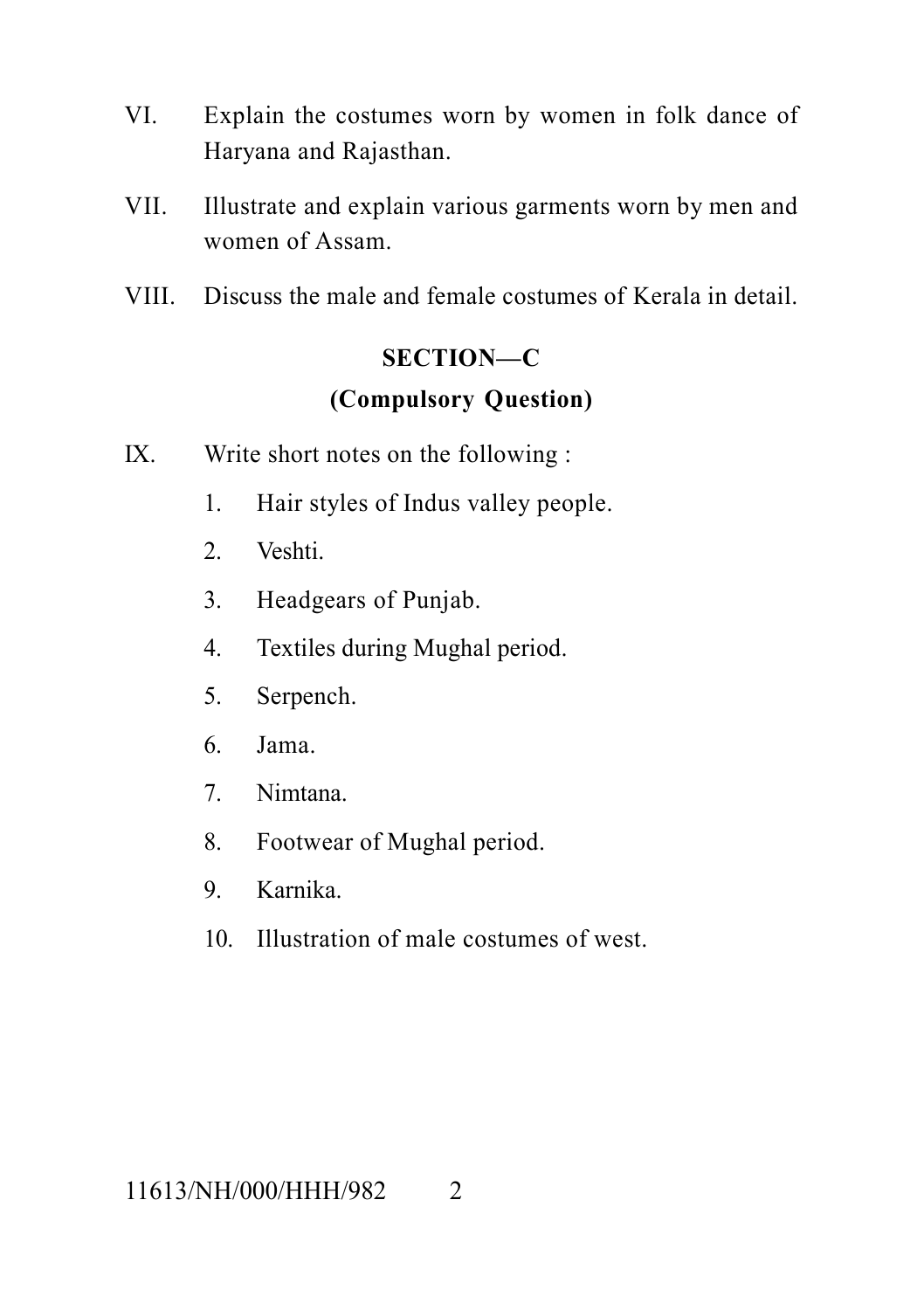PUNJABI VERSION<br>ਨੋਟ : ਭਾਗ A ਅਤੇ B ਵਿਚੋਂ *ਦੋ–ਦੋ* ਪ੍ਰਸ਼ਨ ਕਰੋ। ਹਰੇਕ ਪ੍ਰਸ਼ਨ ਦੇ<br>11 ਅੰਕ ਹਨ। ਭਾਗ C ਸਾਰਾ ਕਰੋ। ਇਸ ਵਿਚ 10 ਸੰਖੇਪ ਉੱਤਰ<br>ਵਾਲੇ ਪਸ਼ਨ 3-3 ਅੰਕਾਂ ਦੇ ਹਨ। PUNJABI VERSION<br>ਭਾਗ A ਅਤੇ B ਵਿਚੋਂ *ਦੋ–ਦੋ* ਪ੍ਰਸ਼ਨ ਕਰੋ। ਹਰੇਕ ਪ੍ਰਸ਼ਨ ਦੇ<br>11 ਅੰਕ ਹਨ। ਭਾਗ C ਸਾਰਾ ਕਰੋ। ਇਸ ਵਿਚ 10 ਸੰਖੇਪ ਉੱਤਰ<br>ਵਾਲੇ ਪ੍ਰਸ਼ਨ 3-3 ਅੰਕਾਂ ਦੇ ਹਨ। **ਨੋਟ :** ਭਾਗ A ਅਤੇ B ਵਿਚੋਂ *ਦੋ–ਦੋ* ਪ੍ਰਸ਼ਨ ਕਰੋ। ਹਰੇਕ ਪ੍ਰਸ਼ਨ ਦੇ<br>11 ਅੰਕ ਹਨ। ਭਾਗ C ਸਾਰਾ ਕਰੋ। ਇਸ ਵਿਚ 10 ਸੰਖੇਪ ਉੱਤਰ<br>ਵਾਲੇ ਪਸ਼ਨ 3-3 ਅੰਕਾਂ ਦੇ ਹਨ।

#### <u>ਭਾਗ—A</u>

- ਵਾਲੇ ਪ੍ਰਸ਼ਨ 3-3 ਅੰਕਾਂ ਦੇ ਹਨ।<br>**ਭਾਗ—A**<br>I. ਮੁਗਲ ਕਾਲ ਦੌਰਾਨ ਪੁਸ਼ਾਕਾਂ, ਜੁਤਿਆਂ ਅਤੇ ਸਹਾਇਕ ਵਸਤਾਂ ਦੀ<br>ਵਿਸਥਾਰ ਨਾਲ ਚਰਚਾ ਕਰੋ। ਮੁਗਲ ਕਾਲ ਦੌਰਾਨ ਪੁਸ਼ਾਕਾਂ, ਜੁਤਿਆਂ ਅਤੇ ਸਹਾਇਕ ਵਸਤਾਂ ਦੀ<br>ਵਿਸਥਾਰ ਨਾਲ ਚਰਚਾ ਕਰੋ।<br>ਦ੍ਰਿਸ਼ਟਾਂਤ ਦੇ ਕੇ ਸਿੰਧੂ ਘਾਟੀ ਦੀਆਂ ਪੁਸ਼ਾਕਾਂ ਅਤੇ ਗਹਿਣਿਆਂ ਦੀ<br>ਵਿਸਥਾਰ ਨਾਲ ਵਿਆਖਿਆ ਕਰੋ।
- I. ਮੁਗਲ ਕਾਲ ਦੌਰਾਨ ਪੁਸ਼ਾਕਾਂ, ਜੁਤਿਆਂ ਅਤੇ ਸਹਾਇਕ ਵਸਤਾਂ ਦੀ<br>ਵਿਸਥਾਰ ਨਾਲ ਚਰਚਾ ਕਰੋ।<br>II. ਵਿ੍ਸ਼ਟਾਂਤ ਦੇ ਕੇ ਸਿੰਧੂ ਘਾਟੀ ਦੀਆਂ ਪੁਸ਼ਾਕਾਂ ਅਤੇ ਗਹਿਣਿਆਂ ਦੀ<br>ਵਿਸਥਾਰ ਨਾਲ ਵਿਆਖਿਆ ਕਰੋ। ਦ੍ਰਿਸ਼ਟਾਂਤ ਦੇ ਕੇ ਸਿੰਧੂ ਘਾਟੀ ਦੀਆਂ ਪੁਸ਼ਾਕਾਂ ਅਤੇ ਗਹਿਣਿਆਂ ਦੀ<br>ਵਿਸਥਾਰ ਨਾਲ ਵਿਆਖਿਆ ਕਰੋ।<br>ਗੁਪਤ ਕਾਲ ਦੌਰਾਨ ਸੈਨਿਕਾਂ ਦੁਆਰਾ ਪਹਿਣੇ ਜਾਂਦੇ ਟੈਕਸਟਾਈਲ<br>ਫੈਬਰਿਕ. ਗਹਿਣੇ ਅਤੇ ਪਸ਼ਾਕਾਂ ਦਾ ਵਰਣਨ ਕਰੋ। II. ਦ੍ਰਿਸ਼ਟਾਂਤ ਦੇ ਕੇ ਸਿੰਧੂ ਘਾਟੀ ਦੀਆਂ ਪੁਸ਼ਾਕਾਂ ਅਤੇ ਗਹਿਣਿਆਂ ਦੀ<br> ਵਿਸਥਾਰ ਨਾਲ ਵਿਆਖਿਆ ਕਰੋ।<br>III. ਗੁਪਤ ਕਾਲ ਦੌਰਾਨ ਸੈਨਿਕਾਂ ਦੁਆਰਾ ਪਹਿਣੇ ਜਾਂਦੇ ਟੈਕਸਟਾਈਲ<br> ਫੈਬਰਿਕ, ਗਹਿਣੇ ਅਤੇ ਪੁਸ਼ਾਕਾਂ ਦਾ ਵਰਣਨ ਕਰੋ।
- -<br>ਵਿਸਥਾਰ ਨਾਲ ਵਿਆਖਿਆ ਕਰੋ।<br>ਗੁਪਤ ਕਾਲ ਦੌਰਾਨ ਸੈਨਿਕਾਂ ਦੁਆਰਾ ਪਹਿਣੇ ਜਾਂਦੇ ਟੈਕਸਟਾਈਲ<br>ਫੈਬਰਿਕ, ਗਹਿਣੇ ਅਤੇ ਪੁਸ਼ਾਕਾਂ ਦਾ ਵਰਣਨ ਕਰੋ।<br>ਖਾਦੀ ਲਹਿਰ ਦੇ ਵਿਕਾਸ ਉਤੇ ਵਿਸਤ੍ਰਿਤ ਨੋਟ ਲਿਖੋ। IV. KwdI lihr d y ivkws a uq y ivsiq Rq n ot ilK o[
- 

#### Bwg**—B**

- IV. ਖਾਦੀ ਲਹਿਰ ਦੇ ਵਿਕਾਸ ਉਤੇ ਵਿਸਤ੍ਰਿਤ ਨੋਟ ਲਿਖੋ।<br>ਭਾਗ—B<br>V. ਜੰਮੂ ਅਤੇ ਕਸ਼ਮੀਰ ਦੇ ਪੁਰਸ਼ਾਂ ਅਤੇ ਇਸਤ੍ਰੀਆਂ ਦੁਆਰਾ ਪਹਿਣੀਆਂ<br>ਜਾਂਦੀਆਂ ਪੁਸ਼ਾਕਾਂ ਦੀ ਵਿਆਖਿਆ ਕਰੋ। ਜੰਮੂ ਅਤੇ ਕਸ਼ਮੀਰ ਦੇ ਪੁਰਸ਼ਾਂ ਅਤੇ ਇਸਤ੍ਰੀਆਂ ਦੁਆਰਾ ਪਹਿਣੀਆਂ<br>ਜਾਂਦੀਆਂ ਪੁਸ਼ਾਕਾਂ ਦੀ ਵਿਆਖਿਆ ਕਰੋ।<br>ਹਰਿਆਣਾ ਅਤੇ ਰਾਜਸਥਾਨ ਦੇ ਲੋਕ ਨਾਚਾਂ ਵਿਚ ਇਸਤ੍ਰੀਆਂ<br>ਦੁਆਰਾ ਪਹਿਣੀਆਂ ਜਾਂਦੀਆਂ ਪਸ਼ਾਕਾਂ ਦੀ ਵਿਆਖਿਆ ਕਰੋ।
- V. ਜੰਮੂ ਅਤੇ ਕਸ਼ਮੀਰ ਦੇ ਪੁਰਸ਼ਾਂ ਅਤੇ ਇਸਤ੍ਰੀਆਂ ਦੁਆਰਾ ਪਹਿਣੀਆਂ<br>ਜਾਂਦੀਆਂ ਪੁਸ਼ਾਕਾਂ ਦੀ ਵਿਆਖਿਆ ਕਰੋ।<br>VI. ਹਰਿਆਣਾ ਅਤੇ ਰਾਜਸਥਾਨ ਦੇ ਲੋਕ ਨਾਚਾਂ ਵਿਚ ਇਸਤ੍ਰੀਆਂ<br>ਦੁਆਰਾ ਪਹਿਣੀਆਂ ਜਾਂਦੀਆਂ ਪੁਸ਼ਾਕਾਂ ਦੀ ਵਿਆਖਿਆ ਕਰੋ। d uAwrw pihxIAW jWdIAW p uSwkW dI ivAwiKAw kr o[
- VI. ਹਰਿਆਣਾ ਅਤੇ ਰਾਜਸਥਾਨ ਦੇ ਲੋਕ ਨਾਚਾਂ ਵਿਚ ਇਸਤ੍ਰੀਆਂ<br>ਦੁਆਰਾ ਪਹਿਣੀਆਂ ਜਾਂਦੀਆਂ ਪੁਸ਼ਾਕਾਂ ਦੀ ਵਿਆਖਿਆ ਕਰੋ।<br>VII. ਅਸਾਮ ਦੇ ਪੁਰਸ਼ਾਂ ਅਤੇ ਇਸਤ੍ਰੀਆਂ ਦੁਆਰਾ ਪਹਿਣੀਆਂ ਜਾਂਦੀਆਂ<br>ਵਿਭਿੰਨ ਪੁਸ਼ਾਕਾਂ ਦੀ ਵਿਆਖਿਆ ਕਰੋ। ਅਸਾਮ ਦੇ ਪੁਰਸ਼ਾਂ ਅਤੇ ਇਸਤ੍ਰੀਆਂ ਦੁਆਰਾ ਪਹਿਣੀਆਂ ਜਾਂਦੀਆਂ<br>ਵਿਭਿੰਨ ਪੁਸ਼ਾਕਾਂ ਦੀ ਵਿਆਖਿਆ ਕਰੋ।<br>NH/000/HHH/982 3

11613/NH/000/HHH/982